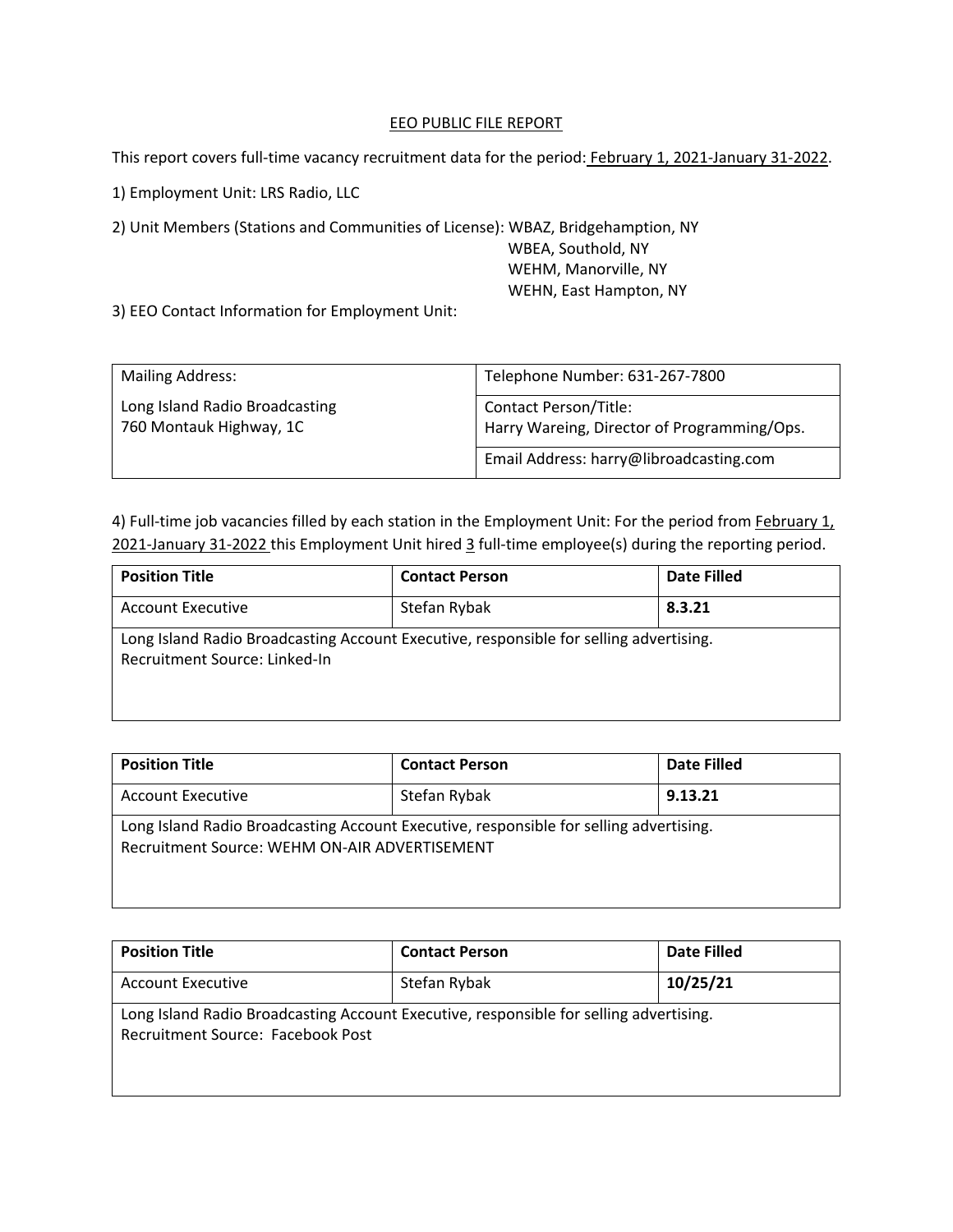5) Total # of Interviewees Referred: For the period from February 1, 2021-January 31-2022 this Employment Unit interviewed 8 candidates for full-time job vacancies.

# **5A) JOB TITLE: ACCOUNT EXECUTIVE REFERRAL SOURCE OF HIRE:**

| <b>RECRUITMENT SOURCE</b>       | <b>CONTACT</b>                         | <b>ADDRESS</b>                                                               | # OF INT.      | <b>REQ. NOTIFY</b> |
|---------------------------------|----------------------------------------|------------------------------------------------------------------------------|----------------|--------------------|
| <b>INTER-OFFICE POSTING</b>     | STEFAN RYBAK                           | WATERMILL, NY                                                                | 0              | N                  |
| NYS DEPT. OF LABOR              |                                        | 1-888-4-NYSDOL 168-46 91 <sup>ST</sup> AVENUE,<br>JAMAICA, NEW YORK<br>11432 | $\mathbf{0}$   | N                  |
| NYS UNEMPLOYMENT                | <b>MARION BLEWAS 134 East Main St.</b> |                                                                              | 0              | N                  |
|                                 | 1-888-4-NYSDOL RIVERHEAD NY            |                                                                              |                |                    |
| <b>WORD OF MOUTH</b>            |                                        |                                                                              | 1              | N                  |
| INDEED.COM                      |                                        |                                                                              | 1              | N                  |
| <b>ZIP RECRUITER</b>            |                                        |                                                                              | 0              | N                  |
| <b>CRAIGS LIST</b>              |                                        |                                                                              | $\Omega$       | N                  |
| <b>ON-AIR RECRUITMENT SPOTS</b> |                                        |                                                                              | 3              | N                  |
| LINKED-IN                       |                                        |                                                                              | $\overline{2}$ | N                  |
| <b>FACEBOOK JOB POST</b>        |                                        |                                                                              | 1              | N                  |
|                                 |                                        |                                                                              |                |                    |

### **5B) JOB TITLE: ACCOUNT EXECUTIVE REFERRAL SOURCE OF HIRE:**

| <b>RECRUITMENT SOURCE</b> | <b>CONTACT</b>                         | <b>ADDRESS</b>                                                   | # OF INT. | <b>REQ. NOTIFY</b> |
|---------------------------|----------------------------------------|------------------------------------------------------------------|-----------|--------------------|
| INTER-OFFICE POSTING      | STEFAN RYBAK                           | WATERMILL, NY                                                    | 0         | N                  |
| NYS DEPT. OF LABOR        |                                        | 1-888-4-NYSDOL 168-46 91ST AVENUE,<br>JAMAICA, NEW YORK<br>11432 | 0         | N                  |
| NYS UNEMPLOYMENT          | <b>MARION BLEWAS 134 East Main St.</b> |                                                                  | 0         | N                  |
|                           | 1-888-4-NYSDOL RIVERHEAD NY            |                                                                  |           |                    |
| WORD OF MOUTH             |                                        |                                                                  | 1         | N                  |
| INDEED.COM                |                                        |                                                                  | 1         | N                  |
| <b>ZIP RECRUITER</b>      |                                        |                                                                  | 0         | N                  |